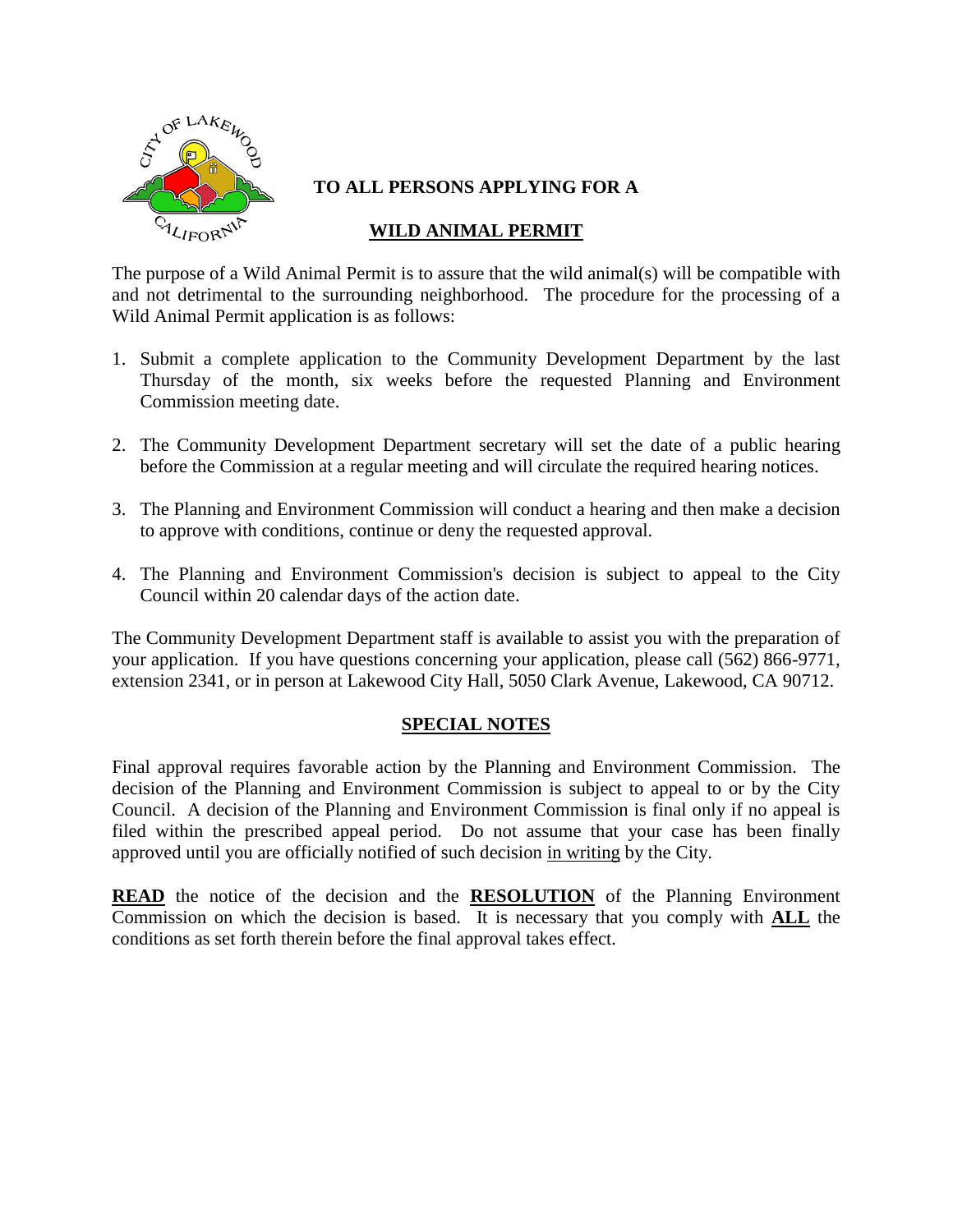### **WILD ANIMAL PERMIT APPLICATION INSTRUCTIONS**

#### A COMPLETED APPLICATION MUST INCLUDE:

#### **1. A FILING FEE OF \$300.00**

#### **2. APPLICATION FORM**

#### **3. PROPERTY OWNERSHIP LIST**

Prepare a list of names and mailing addresses of ALL property owners within 300 feet of the property under consideration. Include all owners of the property being filed upon and all owners of property within said 300 feet that may lie outside the City of Lakewood boundaries. These names and addresses must be from the latest available County Tax Assessor rolls. Number each name. This list must be signed. An inaccurate or incomplete list will be cause to remove the case from the agenda or require a rehearing of the case.

## **4. MAPS (2)**

Submit one (1) map prepared at a scale no smaller than one inch (1") equals 200 feet, showing all streets, highways, alleys, right-of-ways, and lot cuts. Include tract and lot numbers. All lots and parcels must be completely dimensioned. Prepare and submit one (1) map showing a 300 foot radius around the subject property and **show the property ownership by using the corresponding numbers from the Property Ownership List.** One set of **typed mailing labels** is required showing names and complete mailing addresses, including zip codes, of property owners.

#### 5**. PLOT PLAN (10 COPIES)**

Plot plan, drawn to a scale of not less than 1/16" equals one (1) foot. Clearly show all buildings, including exterior housing for the wild animal(s), if any, so located on the property; the size, and shape for each; and distance from all property lines. All plans must be accurately drawn and completely dimensioned. **Required copies must be folded to fit inside a legal size folder. Rolled plans will not be accepted.**

## **7. PICTURE(S) OF THE SITE AND ANY ADDITIONAL EXHIBITS APPLICANT MAY WISH TO PRESENT.**

## **8. WRITTEN AUTHORIZATION FROM THE PROPERTY OWNER IF OTHER THAN APPLICANT.**

## **9. PROOF OF OWNERSHIP OF THE PROPERTY (SUCH AS A COPY OF THE DEED OR TITLE REPORT).**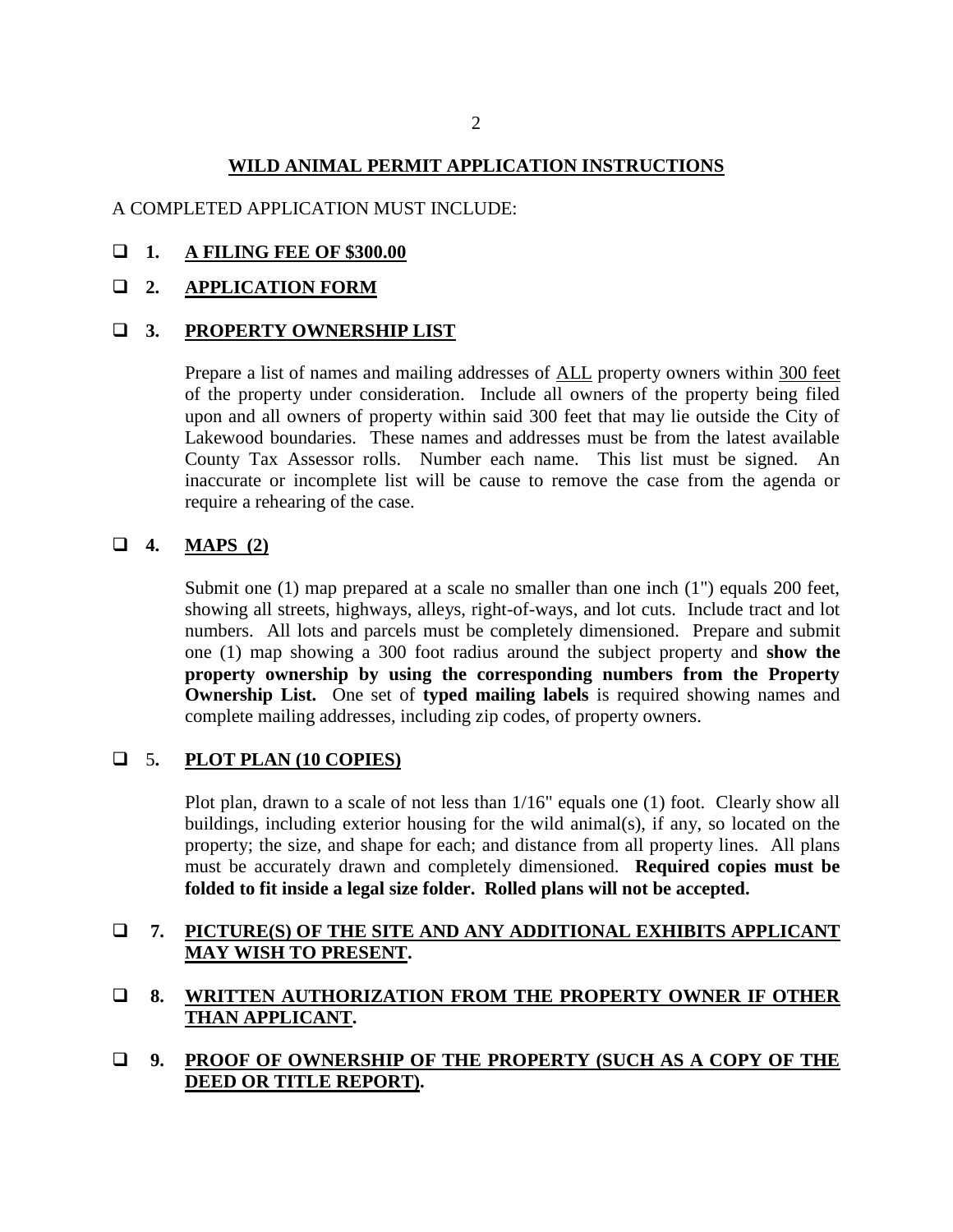3

# **WILD ANIMAL PERMIT APPLICATION**

| 1. |                                                                                                                                                                                                                                |
|----|--------------------------------------------------------------------------------------------------------------------------------------------------------------------------------------------------------------------------------|
|    | ADDRESS AND AREA AND RESIDENCE AND ARRAIGNMENT CONTROL OF THE SECOND CONTROL OF THE SECOND CONTROL OF THE SECOND CONTROL OF THE SECOND CONTROL OF THE SECOND CONTROL OF THE SECOND CONTROL OF THE SECOND CONTROL OF THE SECOND |
|    |                                                                                                                                                                                                                                |
|    | E-MAIL MOBILE PHONE                                                                                                                                                                                                            |
|    | 2. PROPERTY OWNER                                                                                                                                                                                                              |
|    | ADDRESS AND ARRIVE AND THE SERVICE OF THE SERVICE OF THE SERVICE OF THE SERVICE OF THE SERVICE OF THE SERVICE OF THE SERVICE OF THE SERVICE OF THE SERVICE OF THE SERVICE OF THE SERVICE OF THE SERVICE OF THE SERVICE OF THE  |
|    |                                                                                                                                                                                                                                |
|    | 3. SITE ADDRESS                                                                                                                                                                                                                |
|    | 4. ZONING                                                                                                                                                                                                                      |
|    | 5. LEGAL DESCRIPTION<br>(Lot and Tract Number)                                                                                                                                                                                 |
|    |                                                                                                                                                                                                                                |
|    |                                                                                                                                                                                                                                |
|    |                                                                                                                                                                                                                                |
| 7. | NUMBER OF WILD ANIMALS TO BE MAINTAINED: MALE FEMALE                                                                                                                                                                           |
| 8. | IS (ARE) THE WILD ANIMAL(S) TO BE MAINTAINED FOR A SCIENTIFIC OR<br>EDUCATIONAL PURPOSE? $\frac{1}{(YES \ OR \ NO)}$ . IF YES, PLEASE EXPLAIN                                                                                  |
|    |                                                                                                                                                                                                                                |
|    |                                                                                                                                                                                                                                |
|    |                                                                                                                                                                                                                                |
|    |                                                                                                                                                                                                                                |
|    |                                                                                                                                                                                                                                |
|    |                                                                                                                                                                                                                                |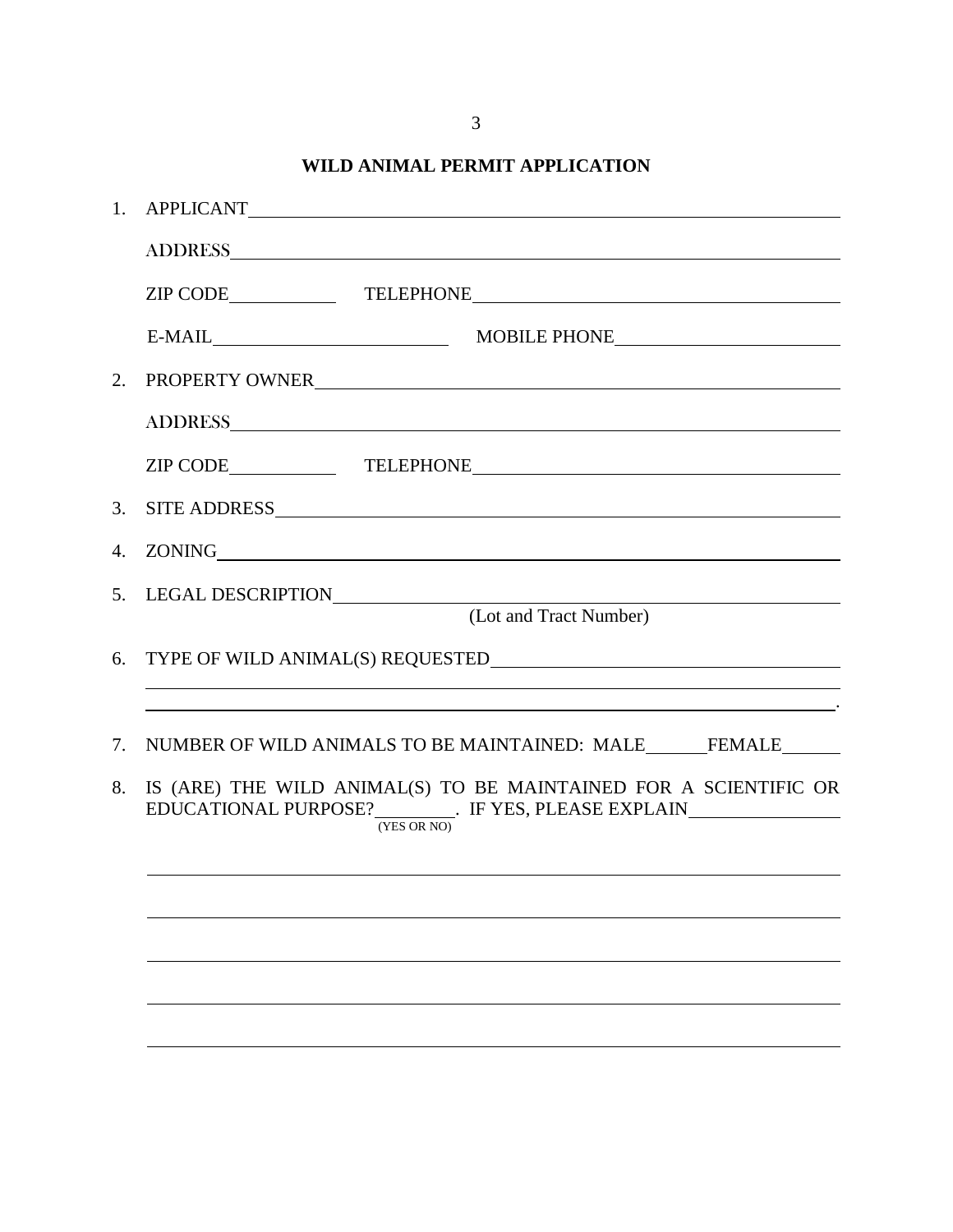# 9. DESCRIBE WHERE AND HOW THE WILD ANIMAL(S) WILL BE MAINTAINED

10. DESCRIBE ANY DANGEROUS, HARMAFUL, OR POISONOUS QUALITIES THE WILD ANIMAL(S) MAY HAVE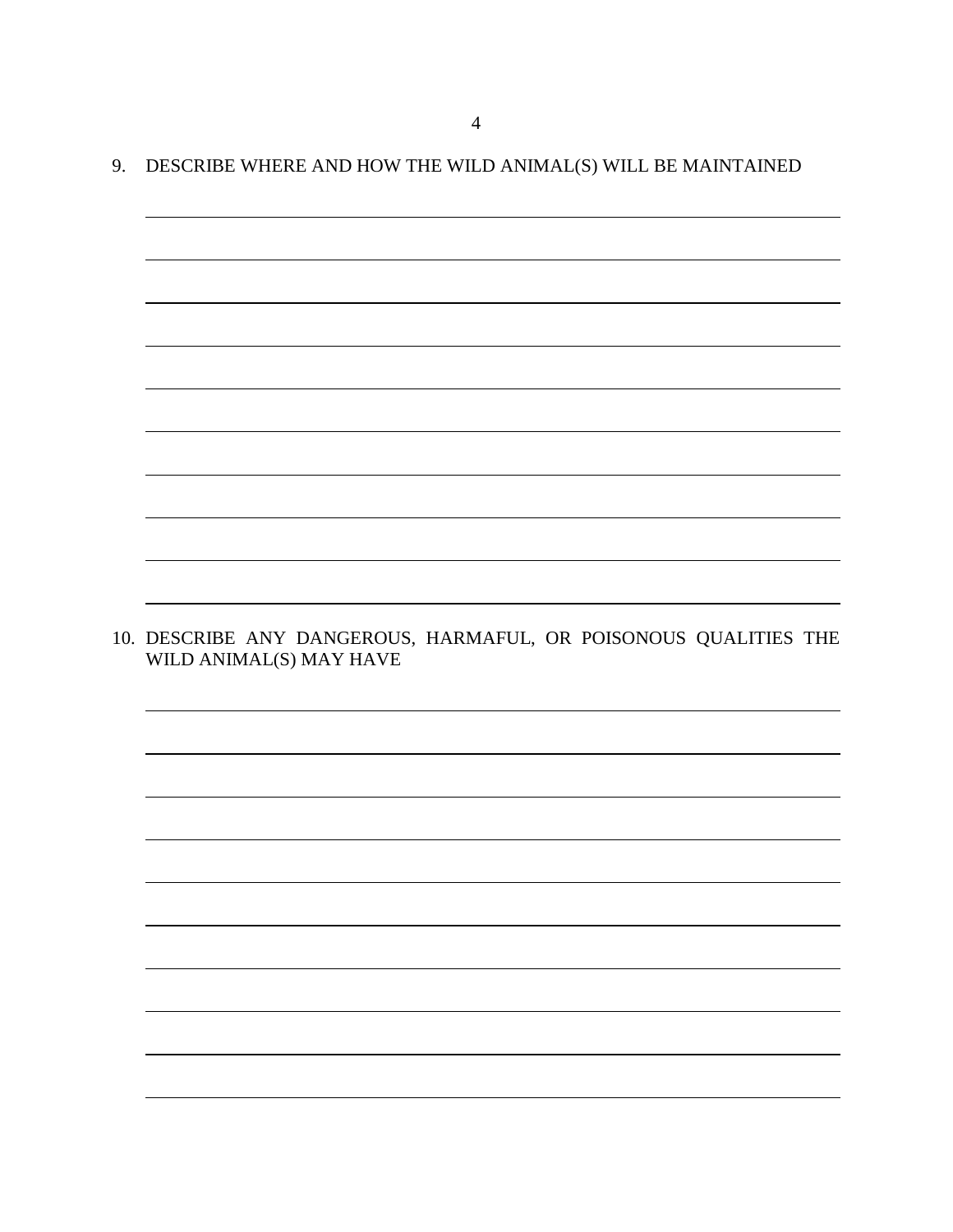# FOR OFFICE USE ONLY

This is to certify that the foregoing application form has been inspected by me. It is thorough and complete and conforms with the provisions of the Lakewood Municipal Code.

| Date Filed      | Case No. | Fee Paid |
|-----------------|----------|----------|
|                 |          |          |
|                 |          |          |
| Date of Hearing |          |          |
|                 |          |          |

By\_\_\_\_\_\_\_\_\_\_\_\_\_\_\_\_\_\_\_\_\_\_\_\_\_\_\_\_\_\_\_\_

Community Development Department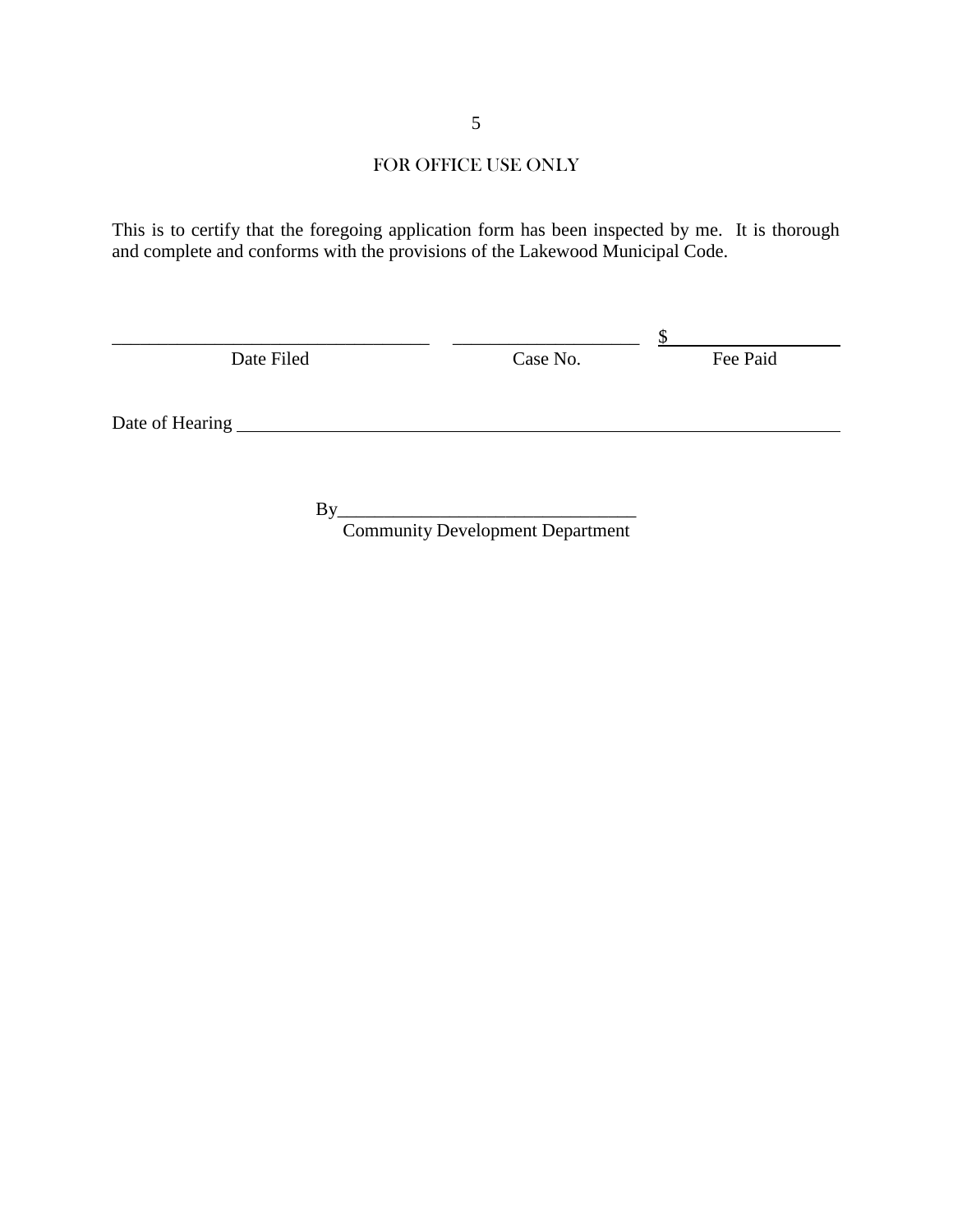#### APPLICANT'S AFFIDAVIT

#### STATE OF CALIFORNIA (1) CITY OF LAKEWOOD ) ss. COUNTY OF LOS ANGELES )

I am the

(state whether owner, lessee, purchaser or agent)

of the property involved in this application. I have familiarized myself with the requirements of the Zoning Ordinance in this matter. The statements and answers are true to my own knowledge and present the argument in behalf of the application, except as to those matters which are therein stated upon my information or belief, and as to those matters I believe to be true.

I certify and declare under penalty of perjury that the foregoing is true and correct.

Executed on , at

Corporate Name (if any)

Signature

Phone No.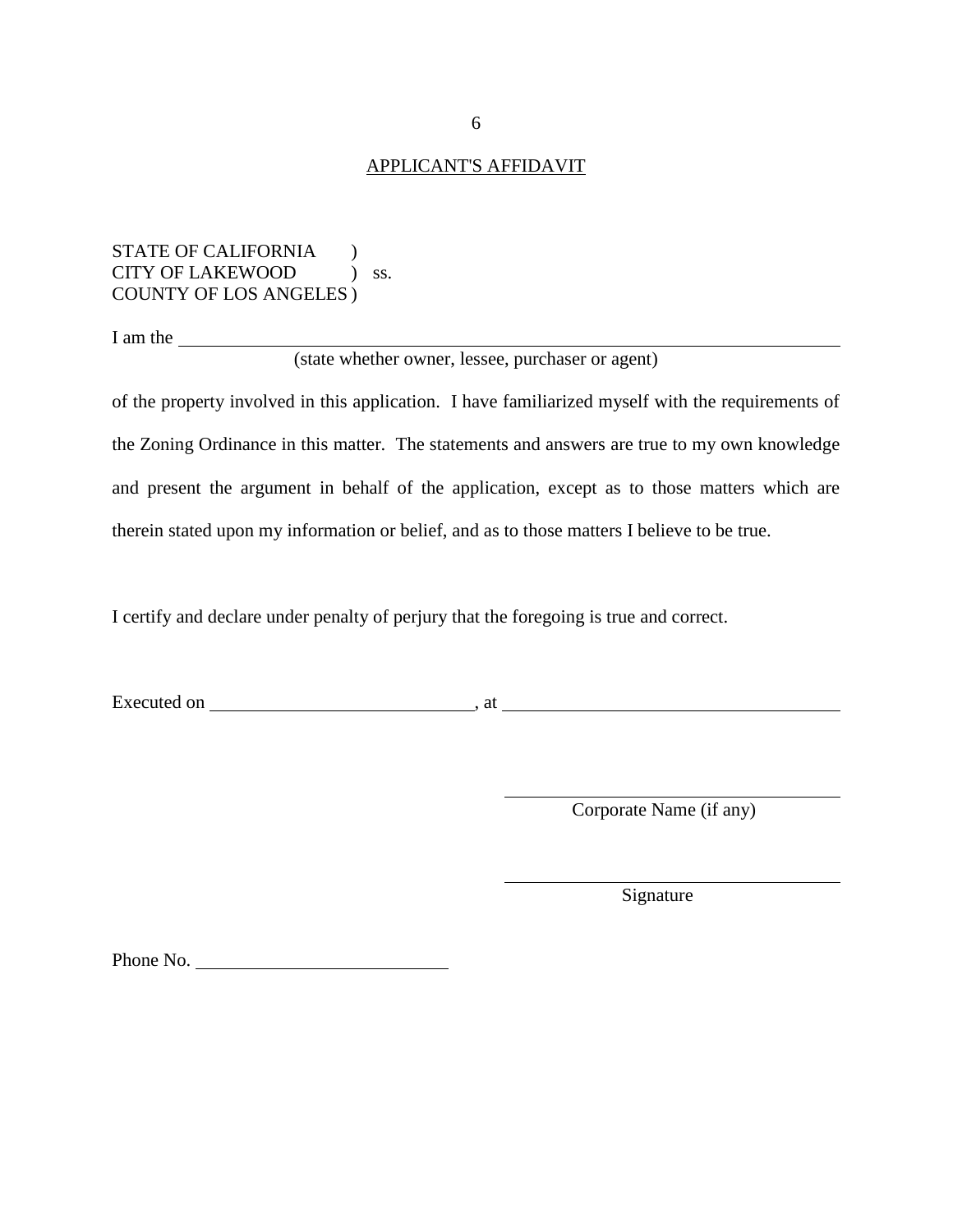7

# CERTIFIED PROPERTY OWNER'S LIST

# (CCP 2015.5)

The following is a list taken from the latest available Los Angeles County Assessment roll, of all persons to whom all property is assessed for a distance of 300 feet from the exterior boundaries of the subject property, described as Lot and Tract No.

|             | Address               |             |
|-------------|-----------------------|-------------|
| <b>NAME</b> | <b>STREET ADDRESS</b> | <b>CITY</b> |
|             |                       |             |
|             |                       |             |
|             |                       |             |
|             |                       |             |
|             |                       |             |
|             |                       |             |
|             |                       |             |
|             |                       |             |
|             |                       |             |
|             |                       |             |

I hereby certify (or declare) under penalty of perjury that the foregoing is true and correct.

City of Lakewood Case No.